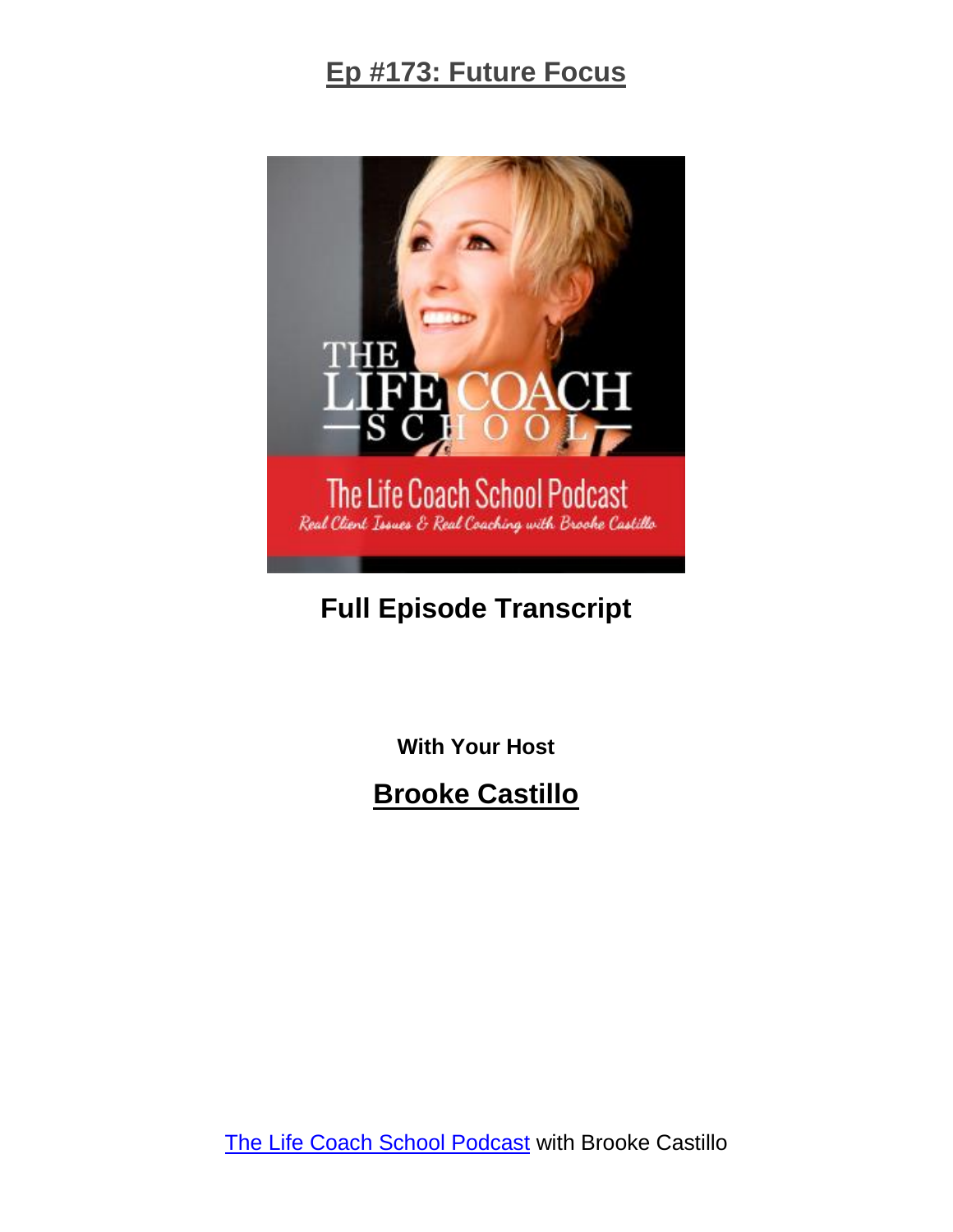Welcome to *The Life Coach School Podcast*, where it's all about real clients, real problems and real coaching. And now your host, Master Coach Instructor, Brooke Castillo.

Hello my friends. How are you guys? Oh my goodness, I'm good. I'm so good. It's ridiculous how good I am, I'm just doing great.

Here's the deal, I am in the middle of revamping my team. My business has grown so fast and so excitingly, that we're having a little bit of growing pain in terms of needing to hire a lot of people quickly, and I have been able to hire people right out of Self-Coaching Scholars, which is super exciting. We've added two - actually three members to our team from Scholars to work with us, and I am just thrilled that we were able to - actually announce it one of our calls in Scholars and got a bunch of people interested, and was able to bring some people on board and so now it's just getting everyone trained and everyone organized.

And we're building a building, we're building The Life Coach School building here, very excited about that, and in the meantime we're leasing some office space. Some really cool hip office space downtown here, so we can hire two more people and put them in there with Chris and then have the kids of course be doing all the logistics. So it's just a lot, and it's so exciting and it's so fun and everything is great.

So speaking of great, have you ever had the feeling like this, where you look at your life; let's use my life for example. I'm here living in Dallas, right outside of Dallas in a town called Allen, and I have a very, very successful life coach school, and we bought this beautiful house and my kids are doing great, and my husband and I are doing great, and we've kind of landed in this place where five years ago I wanted to be, right?

So when I think about myself five years ago and the things that I was worried about and the things that I was thinking about and the dreams that I was having, it's really interesting to think about that in terms of where I am now. And if I could go back and have a conversation with myself, what would I tell myself? I'd be like, "Listen, okay, here's what the next five years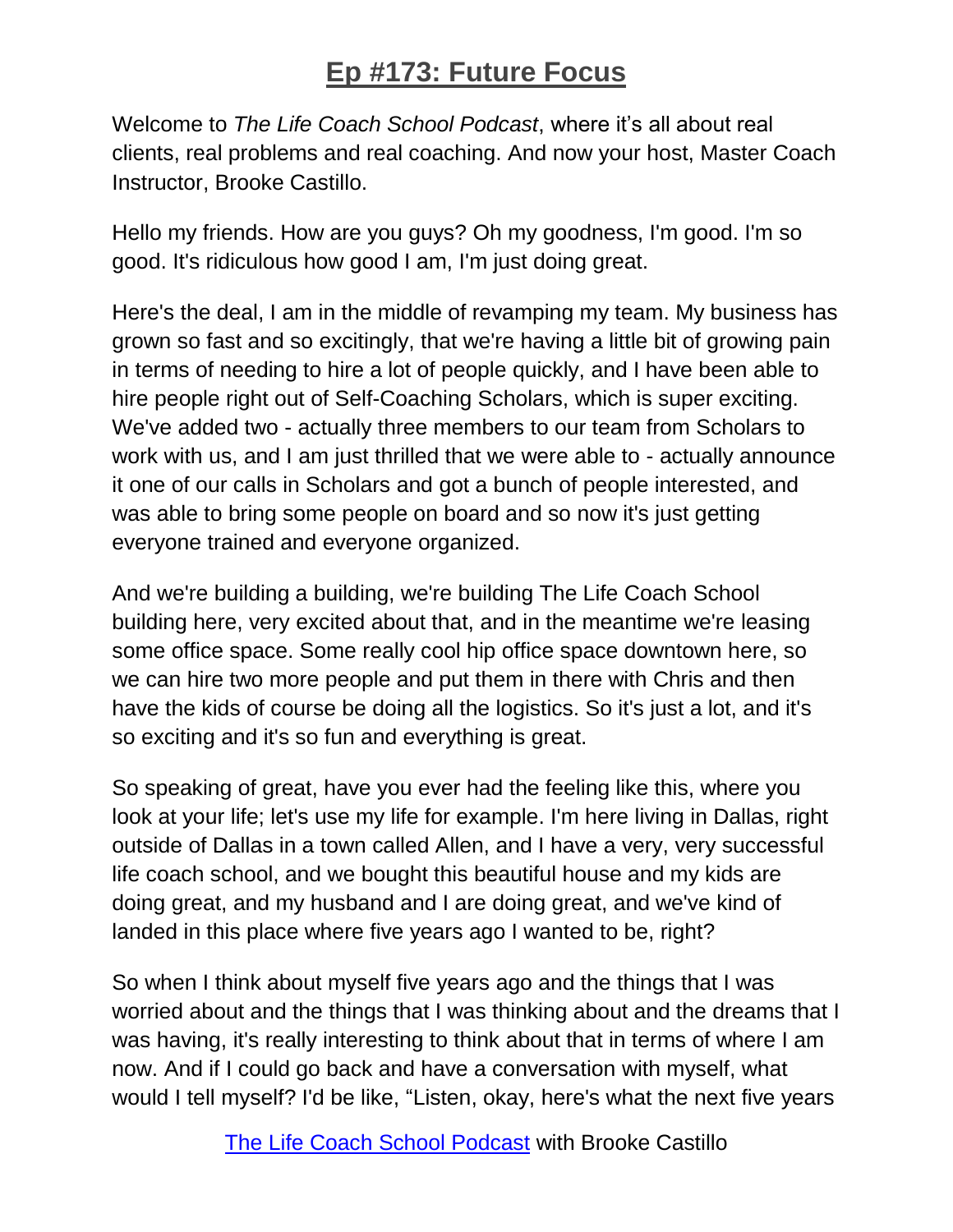is going to be, here's what you do not need to worry about, here's what you should look out for, you shouldn't do that, you should do this." Right? Like what would you say to your past self?

Every time I've done this exercise, every single time, I tell myself, you should not have doubted yourself for one second, and you shouldn't have worried for one second. So whenever I find myself doubting or worrying now, I think about that a lot. I think about, okay, remember that there's my future self five years from today, and I'm going to want to tell myself that.

So the way that I teach this exercise, and I've talked about it a lot before, but I'm going to talk about it here, is think about yourself five years ago, ten years ago, and the letter you would write yourself if you could like, send a message back in time, and you would believe it, what would you say, and what would it be like for you to read it five years ago?

And I actually recommend that you do this exercise. You don't just think about it, like you actually do it. And then, I want you to consider your dream self, five years from now, ten years from now, where do you want to be? What do you want to create? Do you believe that you will be there? And then you identify what you would say to yourself now. If you already were at your goal weight, if you already had quit drinking, if you already had made a million dollars, what would you tell yourself now?

I will tell you, I have received more great advice from my own future self than anyone else. Ever. I've always been very future focused, I've always been dreaming about the future and wanting to grow, and I've always made my future better than my past. My life has continuously gotten better every single year of my life. I am never one of those people who live in regret and wishes I could go back to the good old days, ever. And part of it is because I'm always thinking about a better future.

Now, your mind likes to make decisions from its past. Why? Let's think about this. Why does it like to make decisions? Why do our brains automatically like to be past focused? Because it's predictable and it's safe, and remember, the brain's job is to learn how to be safe and how to survive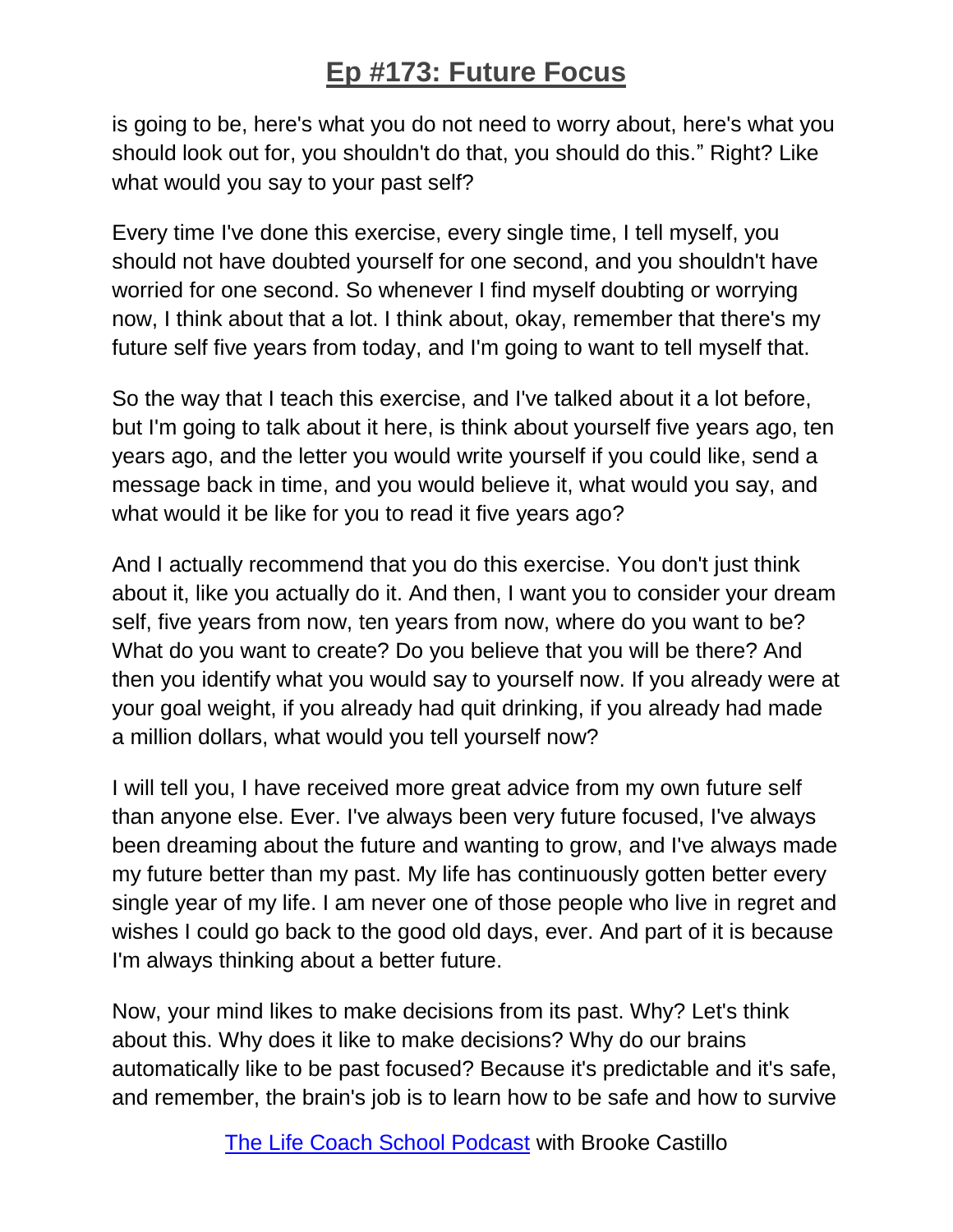and then to rise and repeat. That's how we've evolved, right? Don't eat that berry, eat this berry, don't jump off that thing, hide in this cave, right? We learn from our experience what works and what doesn't, and so the brain wants to go back and remember those things and think about those things and make decisions based on what we already know.

So what is it like to make a decision from your future? It sounds crazy, right? What does future focus mean? What is it like to take advice from your future self? And what does it require of your brain? What is the skill that it requires of your brain? It requires imagination.

Now, your imagination requires creativity. It asks you to live from your possibility, from your inspiration, from your future. Think about that. Instead of living from what you have already done, you live from your possibility. So, so often a client will say to me, "I can't lose weight," and I'll say, "Really? How do you know?" And they'll say, "I never have before. I can't take that job, I can't make that money, I can't stop drinking, I can't meet a man because I never have before."

When you think about it, it's almost asinine. It's almost ridiculous that we use that as an excuse, because how does anyone every do anything new if it's based on only having done it before? Can you imagine if we're little kids, like can't walk, why not? Never done it before. We'd be totally hosed, right?

So living from your past is very predictable and it's very safe, it's very comfortable. We know how to do it, it's very familiar, and it makes you stagnate, and for most of you, it will require you to buffer to survive, to stay happy enough to stay there, because we are inclined to grow against our brain's desire to stay the same. There's something within us pushing us towards the risk of changing. And you know because you feel it, and when you don't respond to it, it usually requires buffering.

Now, remember evolvement depends on you thinking new and inspired thoughts. Recycling old thoughts is what your brain wants to do because it's easier, more efficient and feels safe and believable. But the future is a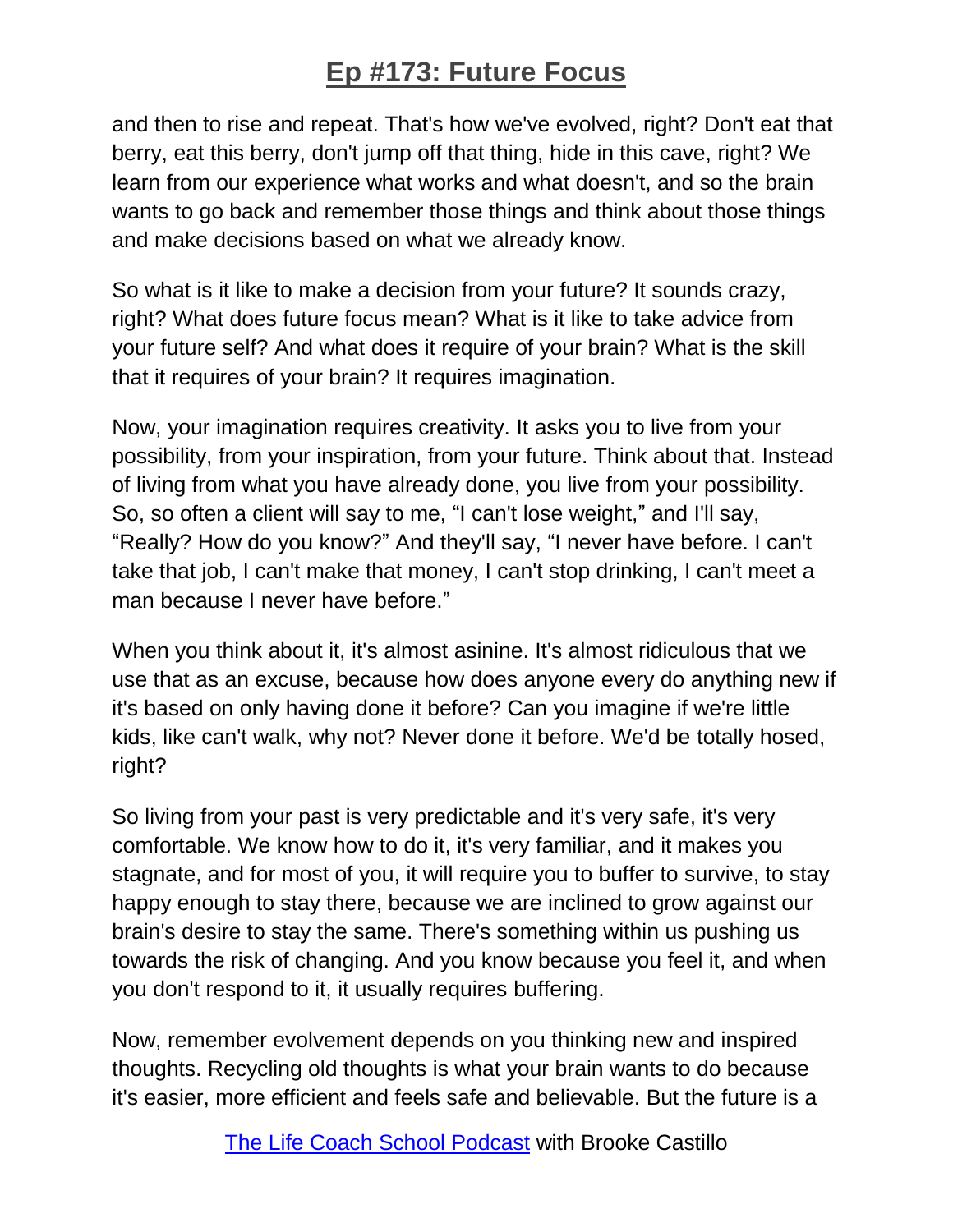creation in your mind that requires creativity, fear, the possibility of failure, the possibility of new things that could kill us, and most likely will if you ask your brain.

It's a higher level of thinking. Remembering and repeating your past does not require as much of you as thinking from your future. I love the concept of thinking from our future. What would the you, that is already achieved, that has already become, that has already where you want to be, how would they make these decisions?

Now, here's how you have to think about this. I'm going to use the example of weight loss, because we're doing an intensive weight loss in Scholars, so I'm going to give this to you all. Imagine yourself at your ideal weight, and you don't have an over desire for food, and you weigh yourself everyday with no drama. And what I want you to imagine is what it would be like to go to a party where there's a bunch of food. What would it be like to gain a pound or lose a pound if you're already where you want to be with food and with your weight? What are you thinking about? What questions are you asking? What are you focused on? What are you doing?

So I have a client, I was talking to her, she's one of my students in Scholars, I was talking to her, and I said to her, do you think you would be asking all these questions if you were already there? And if you were asking these questions, how would you answer them for you? And all of a sudden, there's this huge sense of clarity, because when you're living from that place, you're not thinking about food all of the time.

You're not thinking about your weight all of the time. You're not obsessing, you're at peace. Your desires are for different things besides false pleasures, and it's very awkward because when you start thinking about yourself in that place, it's awkward to think well, what would I be thinking about if I wasn't thinking about food? I've been thinking about food and how much fat content it has and whether it will make me fat for my entire life. What would it be like not to do that?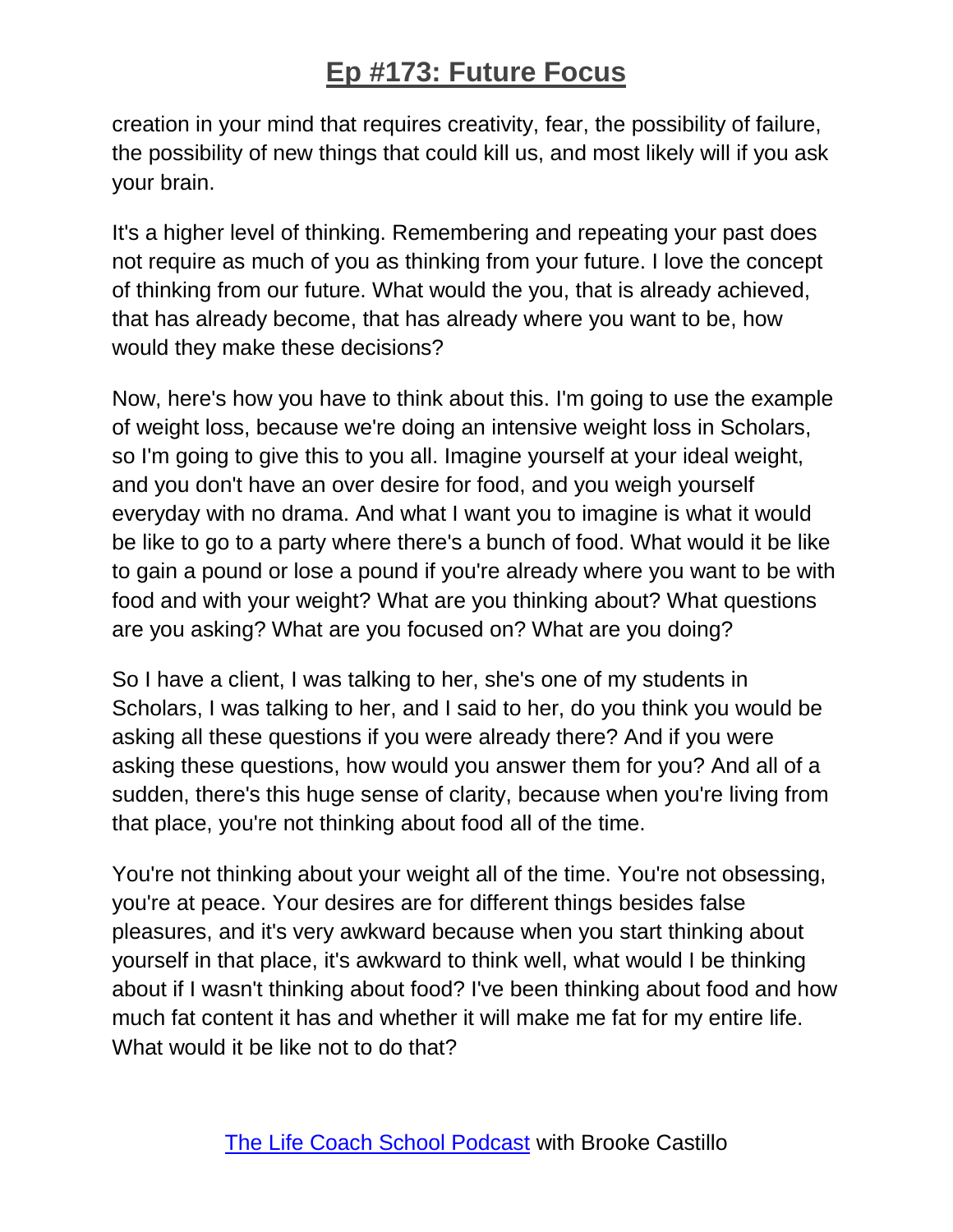And when I was wanting to not want alcohol, I started imagining that, and I had a really hard time imagining it. Like what would - like really? Like going into a bar and not wanting a glass of Chardonnay? Like what is that like? And I started having to identify myself from that place. Now, most of us think the way the world works is we achieve that result and then we learn how to be that person that lives with that result.

But if you think about the model, that's not how it works, and in fact, the easiest way to create any result is to become the person that creates that result to identify in yourself in the model of the thought that would create the feeling, the action and that result. You don't wait for the result in order to identify that way.

So I go into a bar, what am I thinking about if I'm someone that doesn't drink? I'll tell you what I'm not thinking about. Chardonnay, I'm not thinking about how long it's going to take the waiter to come over and take my order, I'm not thinking about how long it's going to take him to bring that drink back. I'm not thinking about how fast everyone else is drinking, I'm not thinking about when I can get another glass.

You know what I'm thinking about? Something completely different. So when people want to ask me, I want to change my thought. Right now the thought is I want something delicious to eat, what should I change it to? I don't want something delicious to eat. Now I want you to imagine that you're someone that doesn't struggle with their weight, that doesn't over desire food.

You do not walk into a restaurant and think the thought, I don't want something delicious to eat. You're not even really thinking about it. You're thinking about who am I meeting here, who are these people, it's a totally it's not even the opposite of that thought. It's something totally different. You're thinking about the atmosphere, you're thinking about the company, you're thinking about what you're going to create in terms of a memory at that restaurant. You are not constantly just thinking about the food.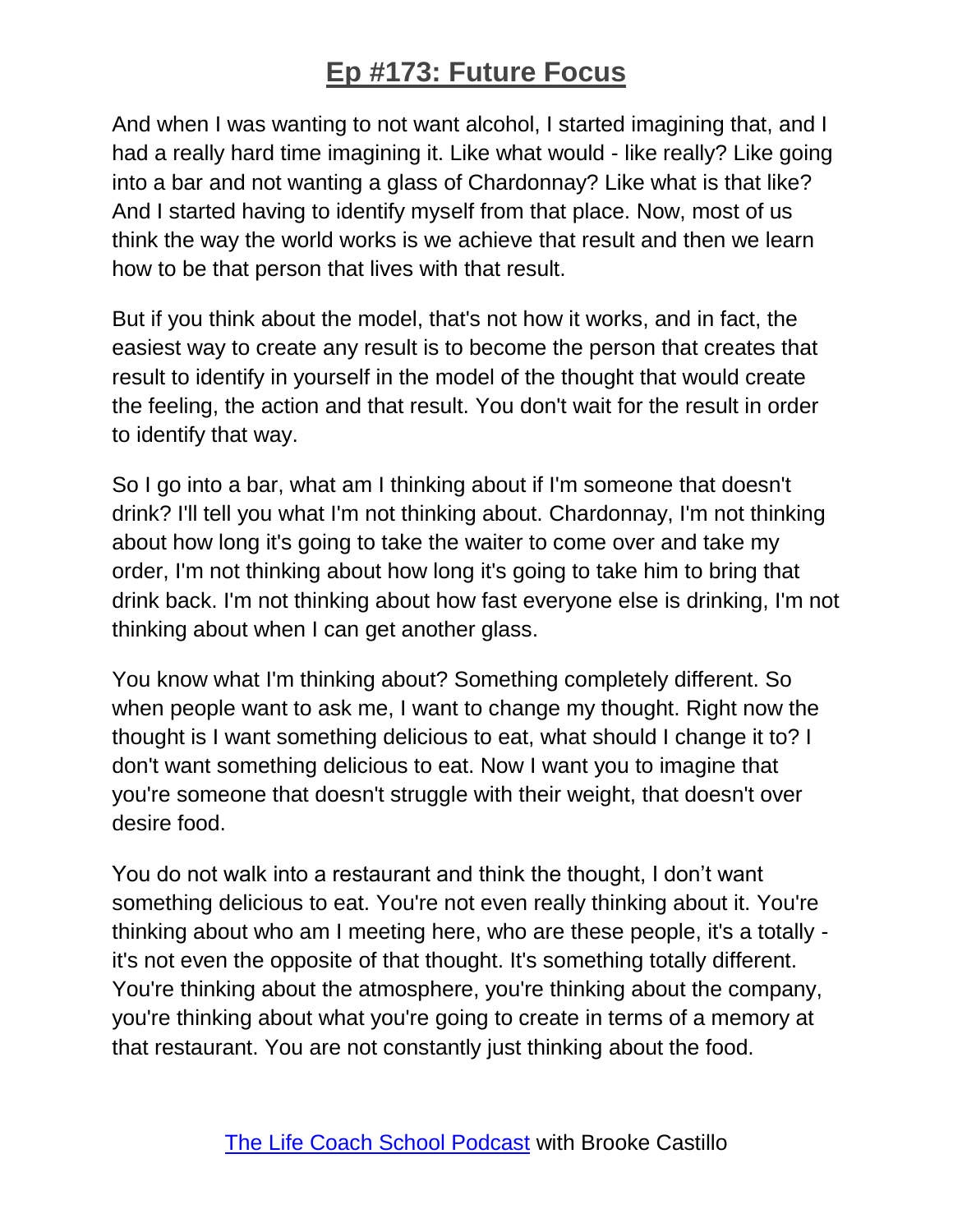Now, you might be thinking about what you're going to order, but you're not thinking about it in a way that's desperate and graspy. And so that's why I want you to spend as much of your time being as future focused as you can be, so you can start being that person now.

You can start writing, and this is a really cool thing to do, you can start writing your journal as if you are there already. I don't think about alcohol. Here's what I think about instead. I don't think about what I'm going to eat all the time, here's what I think about instead. I used to like think it was so fabulous when people were thin and they didn't struggle with their weight.

So I remember thinking like, shouldn't we just be talking about how thin you are, like aren't you just obsessed with how thing you are? Aren't you just excited with being skinny? Don't you just think about what clothes you're going to buy all of the time? And the truth was no. Naturally thin people don't think about being thin all of the time. That's why they're thin.

You know who thinks about being thin all the time? Overweight people. Overweight people think about being thin all of the time, wanting to be thin. How do we get thin? People that are already thin, they're thinking about something completely different.

So that is how you learn to be your future self, as you start imagining if you already had these things, what would you be thinking about all day? If you already had a million dollars, you wouldn't be thinking about getting a million dollars all the time. You know who thinks about getting a million dollars all the time? Someone that doesn't have a million dollars already. It's wild to really think about.

So I want you to start identifying as your future self and thinking about what advice would you get but also, how would you be thinking? Now as you guys know, in my book, *If I'm So Smart, Why Can't I Lose Weight*, I had a whole chapter on future focus, and I want to share that with you here.

You have a lot of time left.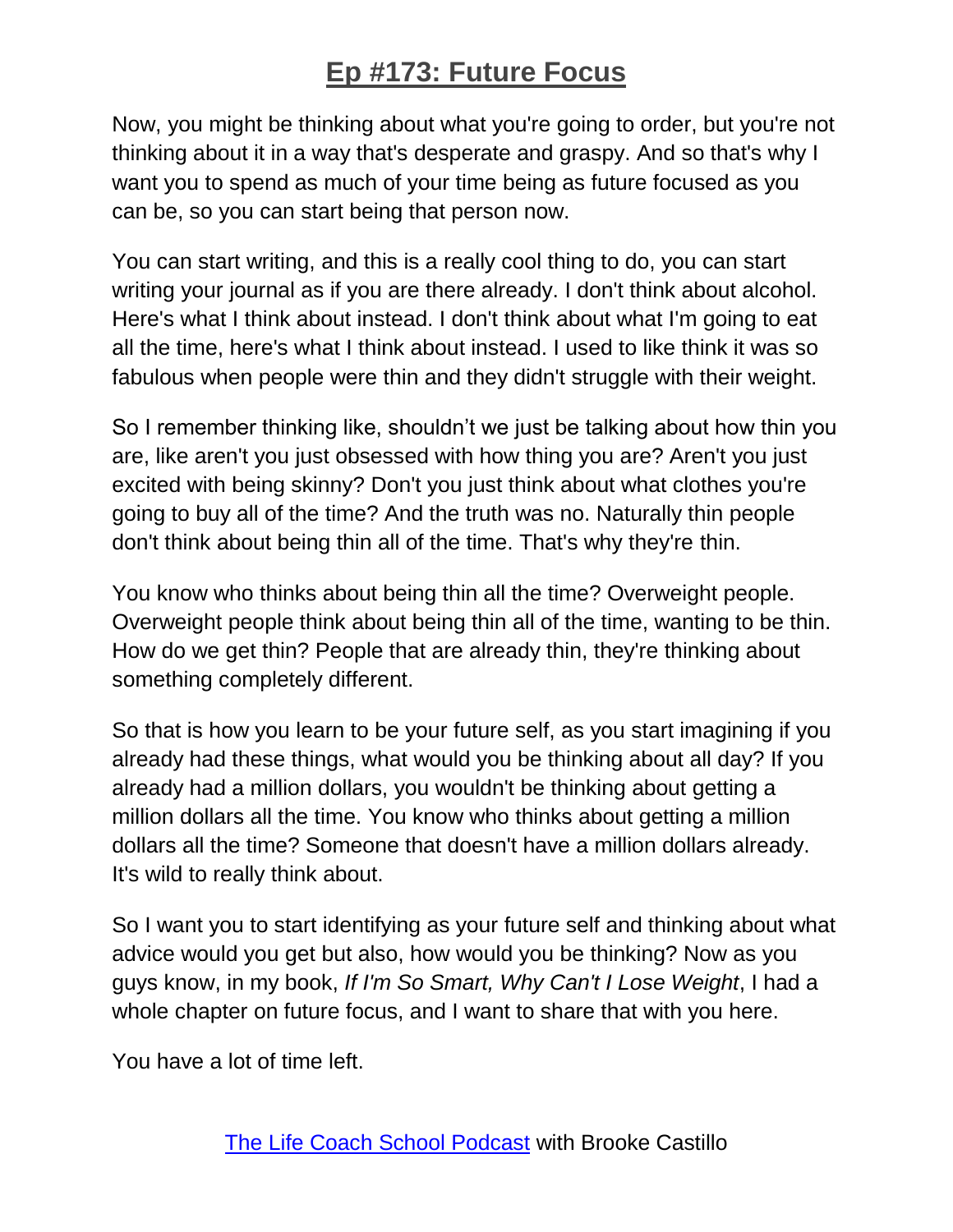Think of your life as a horizontal straight line. At the beginning of the line, put a 0 to represent the day you were born. At the end of the line, put the number 100. Now, tick on the appropriate area in between these two numbers your age now. As you look at this diagram, see the space that represents the time you have already lived, then look at how much time you possibly have left to live.

I call this tool the future diagram to help you consider how much of your life you might have left. If you are planning on living until you are one hundred years old (which is not unrealistic when you consider the advances that will be made in science over the next twenty years), how many years do you have left to live? For some of you, you have more life to live than you have already lived. When you further consider that the first fifteen years of your life you were living according to the demands of school and the wishes of your parents, you have a much more self-defined life to live in your future than you might have already experienced.

When we are young, we are typically very future-focused; this makes our life exciting and compelling. We look forward to graduation, college, jobs, marriage, children, and then what-maybe retirement? It's at this point that many of us become past-focused. We start looking at where we have been instead of where we are going.

Now, you have the tools to really make something happen. You have been developing some important wisdom during your past so that you can now use it in your life to make things happen. Don't just look forward to retiring and sitting. Step up! Now is the time to plan and make some great outcomes happen. IT'S NEVER TOO LATE.

Where are you going? This is a fantastic question to consider. Where will you be in five years if you keep living this way? Where will you be in ten, twenty, or thirty years? What exactly is it that you want to have many years down the road? Are you on the path you need to be on? What can you change to put yourself on the path to achieving what you most want from your life?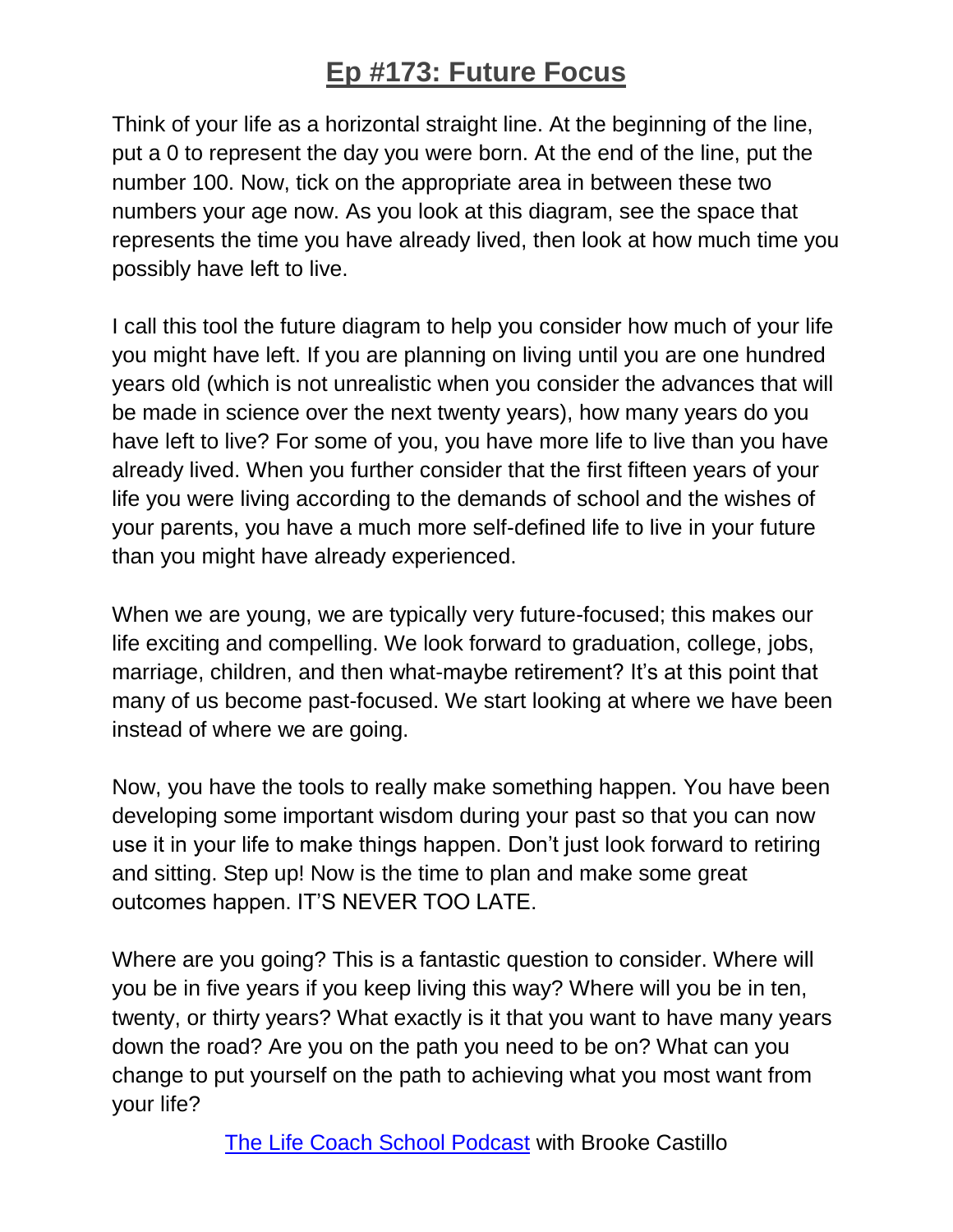I love the imagery of the rudder on a boat. If you move it just slightly today, you will end up in a completely different location five years from now than if you just left it alone. It's not as if we have to make a massive change in our current lives to create the future we desire. If you are on your way to where you want to go, then congratulations and hold steady. But, if you want to be somewhere different in ten years, the time to change is now. How much money do you want to have? Where do you want to be living? What kind of work do you want to do? How fit do you want to be? Lay your foundation. Go and get what you want.

One of my most memorable clients came to me when she was seventy years old wanting to lose some weight. After a very short amount of time, I realized that the reason she had gained the weight and was continuing to pack it on was because her life was stagnant. She was retired from her job and her dear husband had passed a few years earlier. With further inquiry, I was able to discover that she was literally waiting to die. She saw this "last chapter" of her life as a waiting game. She was a bystander, watching her kids live their lives, but she didn't feel as if she had one of her own. She talked a lot about the past and how great her life had been and how old she was now. When we did this exercise and explored the idea that she could have thirty more years to live, she was dumbfounded. I offered the idea that they could be the best thirty years of her life so far.

This was a huge turning point for her. The thought of living the next thirty years lonely and overweight with no excitement or accomplishments seemed like a sentence. She kicked her life into gear. She quit drinking, lost all the weight, started exercising regularly, and got involved in activities that she truly enjoyed. She met a nice man to share her life with. She is an inspiration to any of us who think it is too late.

I love the concept that if we ran at full-focused speed our entire life, courageously seeking and fulfilling our dreams, we would come close to fulfilling our potential. With belief in this truth, there is no time in our life that we can disregard as a time not to be growing or becoming. No matter how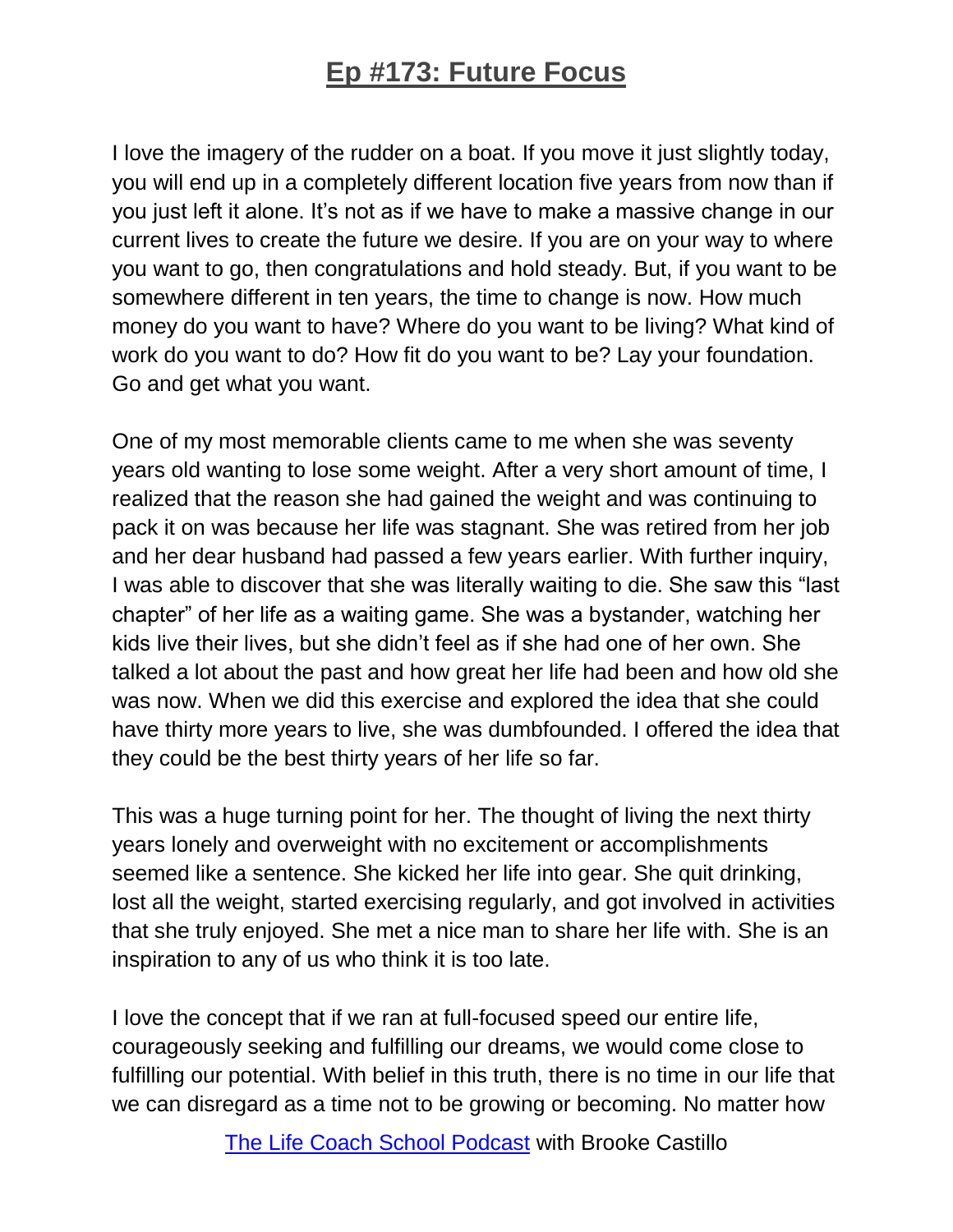old or how busy we are, we have potential to tap and dreams to consider. At the end of our lives, we will not have fulfilled our full level of potential, but it would be nice to know we died trying.

Once you become future-focused, you can start visualizing your future self. Your future self is already at the top of the mountain; she is at her natural weight and she is, undoubtedly, more accomplished than you are now. She is you, just further along the path. She is who you are without the fat, without the struggle, with a sense of peace and fulfilment and accomplishment. She is who you already are without the negative belief systems that hold you back.

One of the best tools I use on a daily basis is to use my future self as a mentor. She is my ticket to the life I want. I am always asking myself what my future self would do in certain situations. I imagine her free from the negative belief systems I currently have. She has the confidence of completion that I can borrow when I am feeling anything but confident. She is at the top, with a clear view, telling me what to be careful of and what I need to steer clear of. She shows me that achievement is possible. By believing in her, I believe in myself.

Now, I want to interrupt reading this to tell you guys something truly profound. As I'm reading this into the microphone, this is text that I wrote ten years ago, almost to the month. Ten years ago I wrote the book, *If I'm So Smart, Why Can't I Lose Weight*? I'm currently re-writing that book, so it should be coming out soon, so please don't go buy the old version, I want you to get the new version, it's going to be way better. But here's the thing. I am right now that future person that I was writing about then. I am the person, so when I say she's at the top with a clear view, telling me what to be careful of and what I need to steer clear of, she shows me that achievement is possible.

So I am showing myself that achievement is possible, and I am literally living that vision that I had for myself then. I have no just stepped into - it's almost like my life's caught up to that vision now. It's like I kind of got chills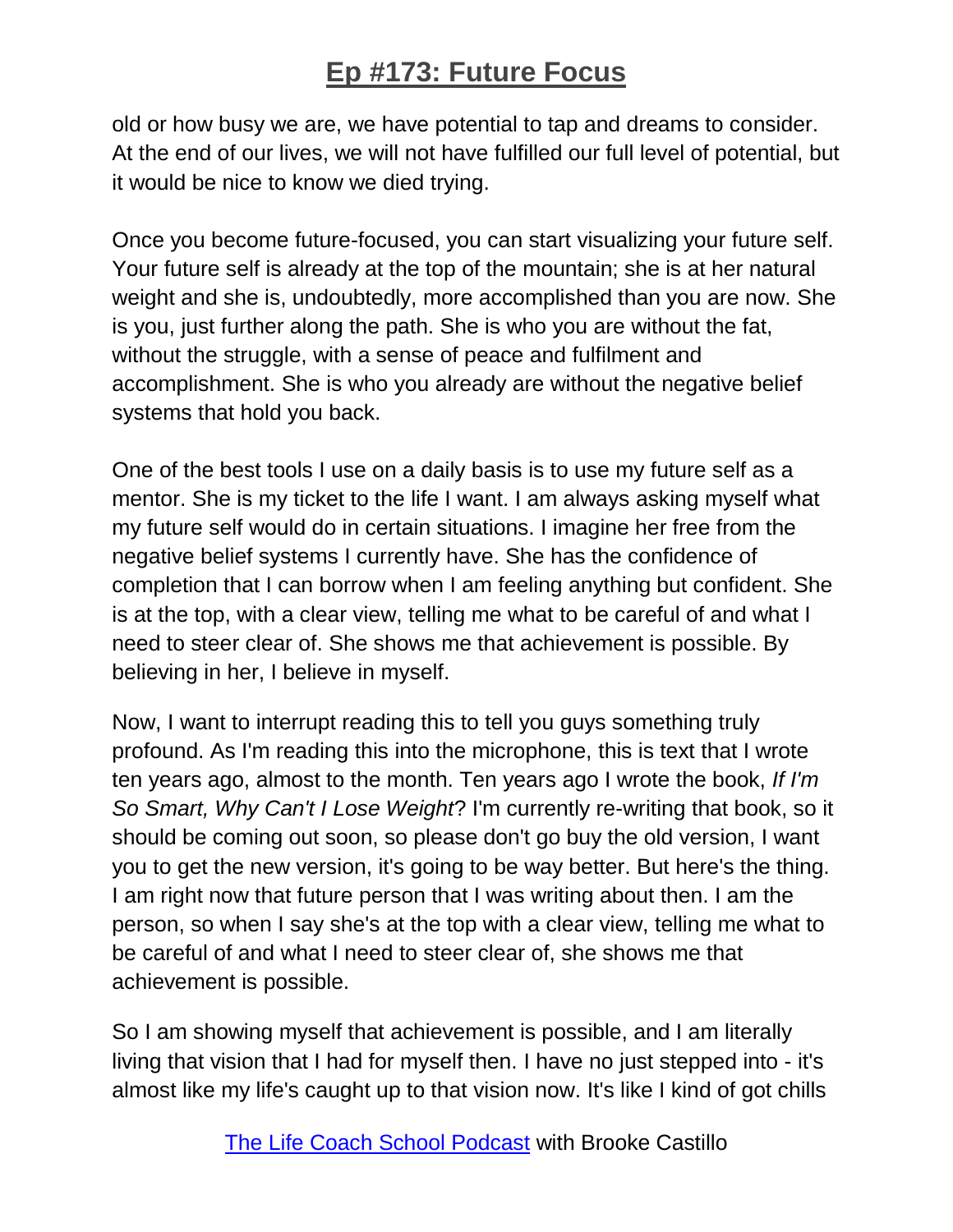reading that because it was ten years ago that I wrote those words, and here I am now the person that I was visualizing then. Crazy.

As a mentor now, I would love to have been able to give my past self some advice. I am her future self and I would go back and tell her not to worry so much. I would tell her how loved she was. I would tell her that I was proud of her for surviving her loneliness and desperation. I would remind her to keep working hard and to trust herself and follow her intuition. I would tell her that the view is beautiful and worth every step and obstacle along the way.

For some of you, this might seem a little strange and uncomfortable. Talking to yourself and accessing your own wisdom may seem foreign to you. I promise you this is a skill worth developing. All the guidance you will ever need is within you now. You can lead yourself to the right books and the right people to help you along your journey, but no one else has all the answers for you. It doesn't matter if you hire the best coach in the universe; they will only be able to guide you to yourself for your own answers. There is no coach that knows your dreams and the path you need to follow to achieve them. You are your own coach, your own guide, and your own wisdom; you and the infinite wisdom that flows through you at this very moment.

See yourself at the bottom, at the top, and in between. See yourself at your current weight and your ideal weight. Visualize the journey. Visualize the entire process of losing the weight. You need to anticipate the times when you will struggle and plan for them. You need to think about the times when your weight loss will plateau and have a plan for how to handle the inevitable struggle that you'll have to recognize having the desire to give up. If you can come to expect that this will happen, you won't be so caught off-guard and willing to throw in the towel if it happens.

I find it helpful to have my clients write out a story of how they think it will happen. You can try this technique as well. Write the journey before it actually happens. Include all the ups and downs. Anticipate people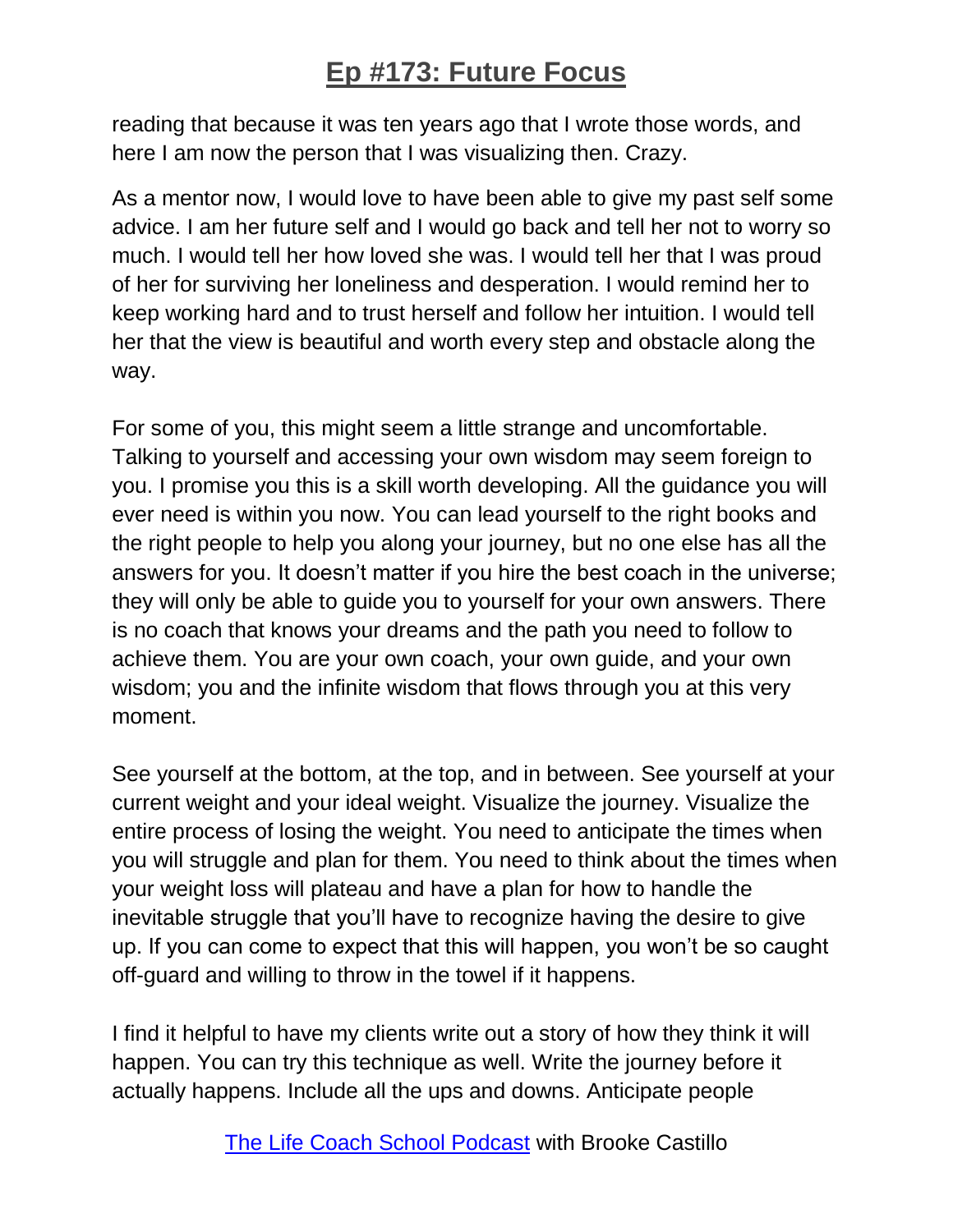complimenting you on your weight loss. Anticipate the first time you put on a size ten or the first time the scale reads 167 when it read 165 the day before. What will that feel like? How will you handle it? Anticipate feeling fearful and wanting to sabotage your success in favour of a belief system that didn't work. See yourself facing a stressful situation in your life and wanting to give up on your dreams because you can't handle it. See your future self, peaceful and supportive and knowing, as if she realizes each setback is a perfect part of this process.

I promise you will be challenged. You may get sick or injured. Your husband might leave you or a friend might die. How will you remain connected to yourself? How will you stay committed to your dreams when you find such a good reason to give it up and just survive? You will do it by looking up and seeing your future self. You will do it by knowing, in the deepest sense, who you are and that no matter what happens, you can and will have what it is you truly desire. This is when your strength will be tested and increased. This is when you can set an example and become more of who you really are. Plan for greatness despite the circumstances and you will find it.

So I really want you all to think about this concept that in a way that you may not have before. I want you to see what my teacher Dan Sullivan says is, "Your future is your property. You get to create any version you want of it in your mind, and you can choose to believe it or not."

When I think about myself ten years ago, visualizing a future that I'm not living, it makes my heart explode a little bit because it would have been very easy to just live my life on default. I would still be a one-on-one coach and I would probably be pretty happy doing it.

I was successful, I had written a book, I would be coaching one-to-one, but I had this bigger vision for my life, and I believed that it was possible and now my life is what I always dreamed it could be, and now of course I'm thinking about myself five years from now, ten years from now, and where I want to be and where I am and what I'm telling myself.